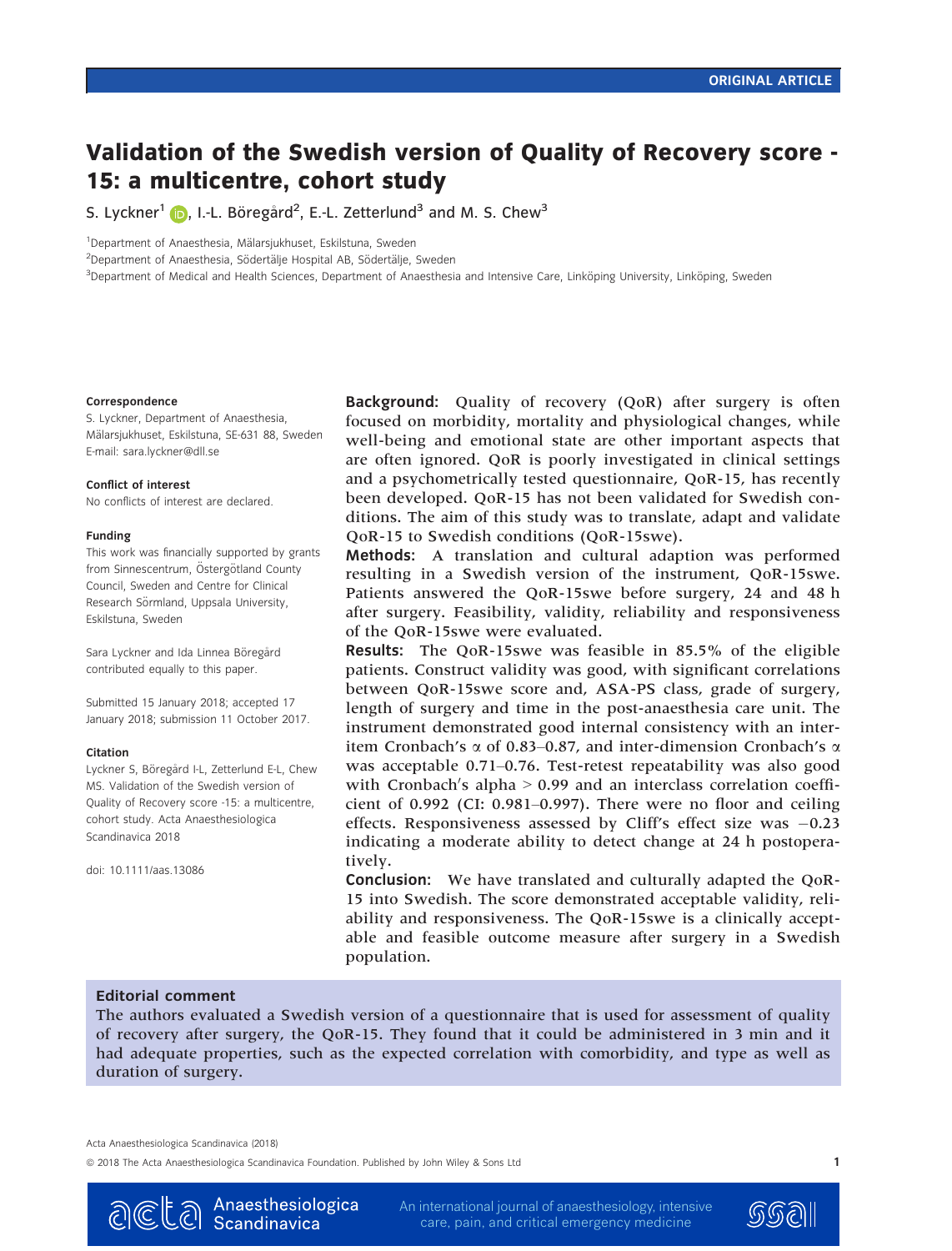In Sweden, approximately 700,000 surgical procedures are carried out yearly and are perceived as safe treatments.<sup>1</sup> Outcome after surgery is often focused on morbidity, mortality and physiological changes. However, quality of recovery (QoR) after surgery encompasses much more than physiological and physical recovery, and is dependent also on the patients' perspectives on mental well-being including emotional state and perceived psychological support. Allvin et al.<sup>2</sup> identified that the essence of recovery after surgery means to regain mental and physical health. To capture quality of recovery from the patients' perspective, a variety of QoR instruments have been developed. $3-6$ 

One of them, the 40-item QoR-40, has been the most extensively validated and has demonstrated excellent psychometric properties. It has been translated and validated in different languages<sup>7,8</sup> Although the instrument is well-validated, the feasibility of administering a 40-item questionnaire was questioned by Stark et al.<sup>4</sup>

Quality of recovery 15 (QoR-15) was developed to assess the recovery in a more simplified and user-friendly way without reducing the quality of the instrument.<sup>4</sup> QoR-15 was based on the original instrument and performed well in all dimensions of postoperative recovery. In its original evaluation, QoR-15 was found to be a valid score with good validity, reliability, responsiveness, and feasibility.<sup>4</sup>

QoR-15 is a unidimensional measurement of quality of recovery measuring in five domains: pain, physical well-being, physical independence, psychological support, and emotional state. The instrument is based on 15 questions that results in a numerical score of 0–150 where high level indicates good quality of recovery.<sup>4</sup> It was first translated and validated in Danish,<sup>9</sup> and has recently been translated and validated in Chinese and Portuguese. $10,11$  There is no validated translation of the short-form version into Swedish conditions. The more languages and cultural adaptations the instrument is modified to, the greater the possibility of studying and comparing larger populations at international level.<sup>12</sup>

The aim of this study was to translate, adapt and validate QoR-15 to Swedish conditions. We also aimed to report our results according to the

Consensus-based Standards for the selection of health Measurement Instruments (COSMIN) initiative $13$  using the modified criteria by Terwee et al.<sup>14</sup> Our hypothesis was that the Swedish instrument demonstrates comparable validity, reliability, responsiveness and feasibility as the original version in English.<sup>4</sup>

## Methods

## Translation and cultural adaption

The forward and back translation method was used according to WHO's Process of translation and adaptation of instruments.<sup>12,15</sup> First, the English-language instrument was translated forward to Swedish by two independent bilingual and bicultural translators with Swedish as a mother tongue. One of these translators was experienced with health care terminology. These two translations were compared and merged to create a unified pilot Swedish instrument. The pilot instrument was then blindly back-translated to English by two independent translators. We resolved ambiguities by involving all four translators, and the authors of the present paper. This pre-final version of the Swedish instrument, QoR-15swe [pilot] was then tested in patients and an expert group consisting of nurses with experience in postoperative care.

We a priori defined that if the instrument was rated as 'unclear' by more than 20% of participants then the questions should be reformulated, and the whole test re-evaluated. The minimum inter-rater agreement in both groups was set at 80%. A final Swedish version (QoR-15swe) was determined after fulfilling these criteria.

## Inclusion

After approval by the Regional Ethical Review Board, Linköping University, Linköping, Sweden on 26 October 2017 (no. 2016/235-31), psychometric evaluation was conducted in 180 adult  $(\geq 18 \text{ years} \text{ old})$  patients undergoing abdominal, breast, orthopaedic, gynaecology and head and neck procedures under general anaesthesia at Linköping University Hospital, Mälarsjukhuset Eskilstuna or Södertälje Hospital in Sweden. To be included in the study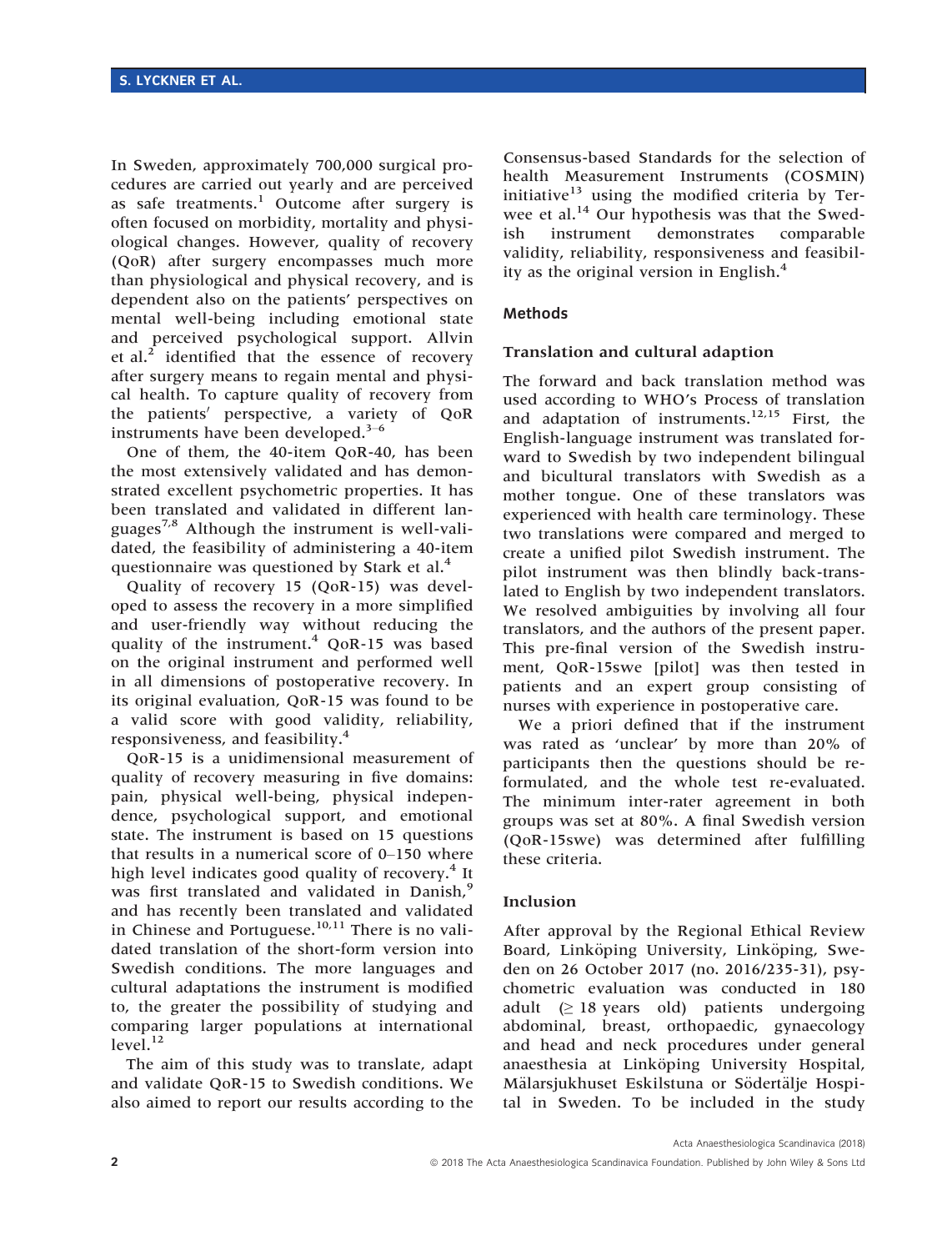patients had to provide informed consent, understand, speak and read in Swedish, be available for baseline measurements preoperatively and follow-up at 24 and 48 h after surgery either in hospital or via telephone. For logistical and staffing reasons, only patients admitted to PACU between 07:00 and 17:00 hours on weekdays were considered for the study. We attempted to reduce selection bias by allocating 10 random days within this inclusion period for data collection at each hospital.

## Data collection

Study nurses at each study site interviewed patients at the bedside during their hospital stay or by telephone if needed. We collected the following data: age, gender, ASA-Physical Status Classification Score (ASA-PS), comorbidities (cardiac ischemia, heart failure, other cardiovascular disease, liver cirrhosis, asthma/COPD, diabetes mellitus, malignancy with metastasis), length of surgery, type of surgery, (elective or acute surgery), grade of surgery according to the Surgery Outcome Risk Tool classification  $(SORT)^{16}$  and time at post-anaesthesia care unit (PACU). QoR-15swe was measured at three time points – preoperatively, 24 and 48 h after surgery.

# Psychometric evaluation

The measurement properties of QoR-15swe was evaluated according to the three domains described by Consensus based Standards for the selection of health Measurement Instruments (COSMIN) initiative.<sup>13</sup> Each domain was rated as positive, negative or indeterminate according to a modified 'Criteria for good measurement properties' described in Prinsen et al.<sup>17</sup> The domains that we evaluated were:

1. Construct validity, assessed as the relationship between QoR-15swe score and age, gender, length of surgery, grade of surgery (minor-intermediate, major, extra-major/complex according to the SORT classification<sup>16</sup>), length of stay in PACU and length of hospital stay. Cross-cultural validity was assessed by comparison with the original version in English.<sup>4</sup>

- 2. Reliability, assessed as internal consistency measured as inter-item and inter-dimension correlations and Cronbach's alpha. We also assessed test-retest reliability using the interclass correlation coefficient and Cronbach's alpha. The latter was tested between two repeated measurements in a convenience sample of 24 patients 30–60 min after initial test.
- 3. Responsiveness assessed as Cliff's effect size as well as using the Kruskal-Wallis test for differences between preoperative and postoperative measurements (24 and 48 h after surgery). We also assessed floor and ceiling effects, defined to be present if greater than 15% of subjects achieve the highest or lowest possible scores. The median difference in QoR-15swe scores was calculated between baseline and 24 h, and between 24 and 48 h post-surgery to assess whether the minimally clinically important difference as defined by Myles et al.<sup>18</sup> was reached.

To evaluate feasibility, we calculated the number of complete responses as a proportion of the total number of included patients (recruitment rate) and average time to successful completion of the questionnaire.

# **Statistics**

Using Souza et al. $^{12}$  as guidance, we chose a sample size of 10 patients for each item in the questionnaire (150 patients). We increased the sample size to 180 patients to account for missing data. This sample size is consistent with that in the original study by Stark et  $al<sup>4</sup>$  as well as a Danish validation study.<sup>9</sup>

Descriptive statistics were used to characterize the population and reported as mean with standard deviation (SD) or as median with interquartile range (IQR). Associations were measured using the Spearman rank correlation coefficient (q). Internal consistency measured using Cronbach's alpha where a score of  $\geq 0.9$ indicated excellent, 0.8–0.89 good, 0.7–0.79 acceptable and  $\leq 0.7$  as questionable/poor internal consistency. For differences between groups we used the Kruskal-Wallis test, with a post hoc analysis using the Mann-Whitney test. Responsiveness was measured as Cliff's effect

<sup>©</sup> 2018 The Acta Anaesthesiologica Scandinavica Foundation. Published by John Wiley & Sons Ltd 3 3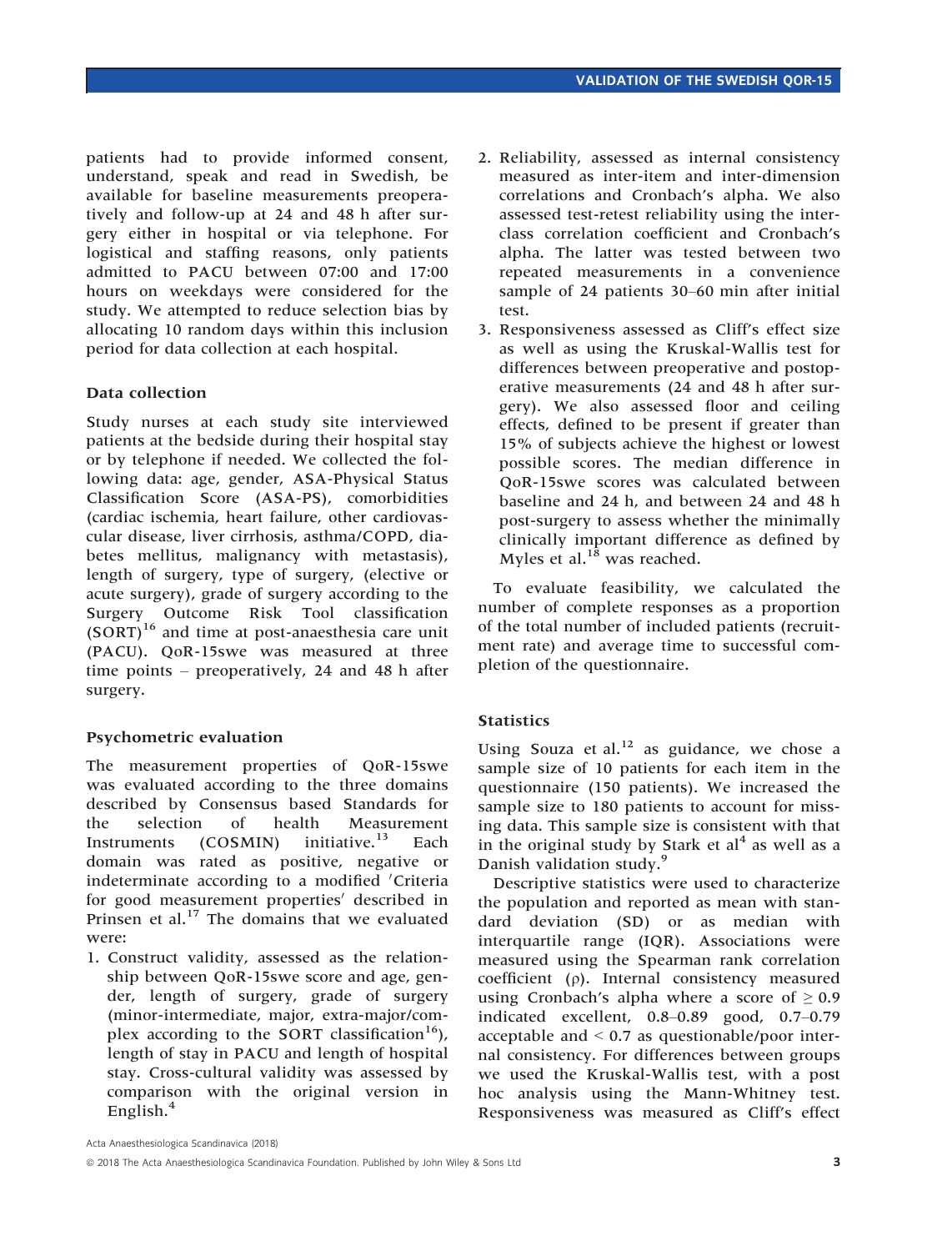size due to the presence of categorical variables. Cliff's effect sizes of 0.15, 0.33 and 0.47 correspond to small, medium and large changes in QoR scores (corresponding Cohen's effect sizes of 0.2, 0.5, and  $0.8$ ) $0.^{19}$  We also assessed responsiveness by calculating the QoR-15swe scores at each time point, and assessing for changes over time using the Friedman's test. A post hoc Wilcoxon test was applied to isolate the groups that were statistically significant from each other.

Only patients completing the questionnaire at all three time points were included in the statistical analysis. A two-sided  $P \le 0.05$  was considered statistically significant.

The statistical analyses were carried out using IBM SPSS statistics version 22.0.0.0 (SPSS Inc., Chicago, IL, USA).

A copy of the STROBE statement for this study is available in Table S1.

#### Results

#### Translation and cultural adaption

After the forward and back translation of the original instrument in English to Swedish the Swedish version of QoR-15 (QoR-15swe[pilot]) was tested. Thirty patients and an expert group of eleven nurses participated. We asked participants if each question and possible responses were understandable and clear. We compared responses within each group, and between groups. An inter-rater agreement  $\geq 80\%$  was considered acceptable. A minor re-formulation of language in question seven was made. In the directly translated version of this question we change the asked question 'have you received support from doctors and nurses?' to 'have you received support from hospital staff?' to reflect the team approach to postoperative care that is ubiquitous in Sweden. We also changed the wording of question 11, 'moderate pain' to 'moderately severe pain' which is more consistent with Swedish expression. These changes resulted in a final Swedish language version, the QoR-15swe.

## Feasibility

A total of 665 patients were screened for the study between November 2016 and January

2017. Of these, 214 did not meet the inclusion criteria, 253 were not considered for the study since the study nurse was not available on the random days chosen for the study at each site, 18 patients declined participation, leaving 180 eligible patients for the study. Of these, a further 26 were excluded due to incomplete data. The final sample consisted of 154 patients (Fig. 1). Patient characteristics are shown in Table 1. The QoR-15swe was feasible in 154 of 180 (85.5%) eligible patients.

The average time taken to complete the questionnaire in a sample of 24 patients was  $3.0 + 0.7$  min.

#### Validity

#### Construct validity

There were significant correlations between surgical grade and QoR-15swe score postoperatively ( $p = -0.395$ ,  $P = < 0.001$  (24 h) and  $p = -0.306$ ,  $P = < 0.001$  (48 h)). A Kruskal-Wallis test confirmed the relationship between the grade of surgery and QoR-15swe score at 24 h (minor+intermediate 129[112–134] vs. major 114 [102–131] vs. extra-major/complex 104[78–113],  $P < 0.001$ ). This relationship was also seen at



Fig. 1. Study flow chart of the patient recruitment.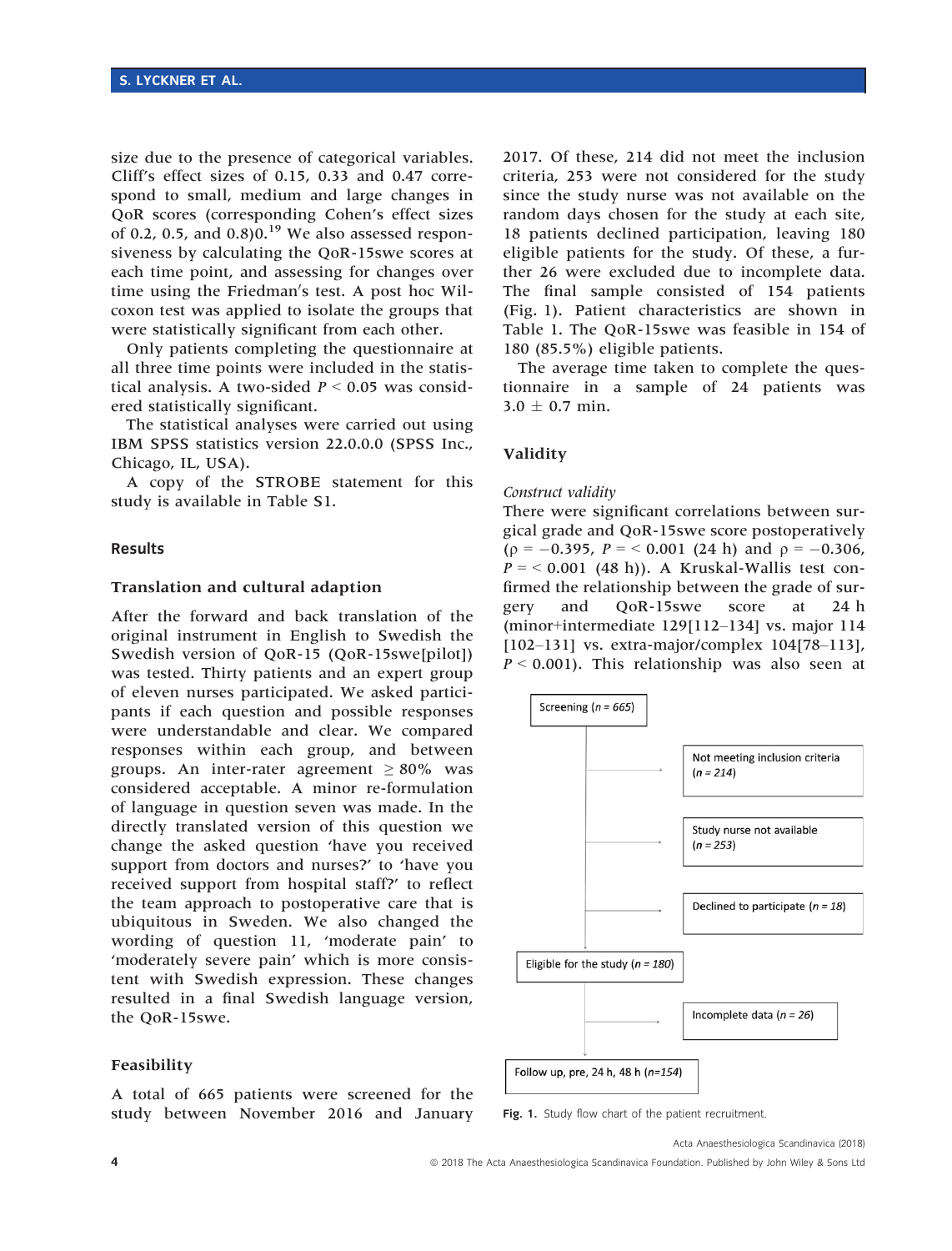| Table 1 Patient demographic and surgical characteristics ( $n = 154$ ). |                 |
|-------------------------------------------------------------------------|-----------------|
| Age (years)                                                             |                 |
| $Mean + SD$                                                             | $57 + 16$       |
| Male                                                                    | 50 (33)         |
| Hospital                                                                |                 |
| Linköping                                                               | 56 (36)         |
| Mälarsjukhuset                                                          | 48 (31)         |
| Södertälje                                                              | 50 (33)         |
| Day surgery                                                             | 73 (47.4)       |
| Elective procedures                                                     | 150 (97.4)      |
| Surgical grade                                                          |                 |
| Minor                                                                   | 6(3.9)          |
| Intermediate                                                            | 54 (35)         |
| Major                                                                   | 50 (32.5)       |
| Extra-major/complex                                                     | 44 (28.6)       |
| ASA-PS class                                                            |                 |
| I                                                                       | 57 (37)         |
| Ш                                                                       | 66 (43)         |
| $\mathbf{III}$                                                          | 31 (20)         |
| IV                                                                      | $\Omega$        |
| Presence of at least one comorbidity                                    | 57 (37)         |
| Duration of surgery (min)                                               | 66 [40-95]      |
| PACU time (min)                                                         | 158.5 [100-243] |
| Hospital LoS (days)                                                     | $1.5$ $[1-3]$   |

Data are presented as absolute number (%) or median [IQR], unless otherwise stated. LoS, length of stay; PACU, Postoperative Care Unit.

48 h (minor+intermediate 134[122–140] vs. major 128[108–137] vs. complex/extra-major 112 [88–112],  $P < 0.0019$ ). There were no differences due to age or gender. There were significant correlations between ASA-PS class and QoR-15swe scores at all timepoints ( $p = -0.176$ ,  $P = 0.029$ (pre-score),  $\rho = -0.167$ ,  $P = 0.039$  (24 h),  $\rho = -0.175$ ,  $P = 0.03$  (48 h). The relationship between ASA-PS class and QoR-15swe was confirmed with a Kruskal–Wallis test  $(P = 0.048)$ . Similar relationships were seen with length of surgery  $(p = -0.274, P < 0.001$  for 24 h,  $p = -0.294$   $P < 0.001$  for 48 h postoperatively), and length of hospital stay  $(p = -0.181,$  $P = 0.024$  for 24 h,  $\rho = -0.399$ ,  $P < 0.001$  for 24 h,  $p = -0.382$ ,  $P < 0.001$  for 48 h). A significant negative correlation was seen with PACU stay after surgery ( $p = -0.305$ ,  $P < 0.001$  for 24 h,  $p = -0.226$ ,  $P < 0.001$  for 48 h).

Cross-cultural validity The final translated and cultural adapted Swedish version, QoR-15swe, seemed to be an

adequate reflection of the original version in English. The translated instrument was perceived as easy to understand and respond to by health care professionals and patients, and adequately reflected the dimensions of postoperative recovery.

## Reliability

The inter-item and inter-dimension correlation matrices for QoR-15 swe at 24 and 48 h postoperatively are shown in Tables 2 and 3. Interitem Cronbach's alpha was 0.86, 0.87, and 0.83 for QoR-15swe measurements at baseline, 24 and 48 h postoperatively. The corresponding values for inter-dimension Cronbach's alpha are shown in Table 4. Test-retest reliability measured using Cronbach's alpha for 23 patients was > 0.99. The interclass correlation coefficient was 0.992 (CI: 0.981–0.997) for the total QoR-15swe score.

## Responsiveness

Responsiveness, measured as Cliff's effect size at 24 and 48 h postoperatively is shown in Table 5. Floor and ceiling effects were not seen. There were differences between the total QoR-15swe pre-score and those measured at 24 h 126 [109– 139] vs. 114 [100–131],  $P < 0.001$ , and between 24 and 48 h, 114 [100–131] vs. 128 [108–138],  $P \le 0.001$ . Boxplots (Fig. 2) show the magnitude and direction of change of the QoR-15swe score. The score decreased at 24 h before returning to baseline values at 48 h ( $P < 0.001$ ). The median difference in QoR-15swe scores between baseline and 24 h was 12 and between 24 and 48 h post-surgery the median difference were 14.

The overall quality and properties of QoR-15swe reported according to the COSMIN taxonomy<sup>13</sup> and Prinsen et al.<sup>17</sup> is given in Table S2.

## **Discussion**

For the first time the QoR-15 is now translated and validated into Swedish conditions. Our results show that this translation has preserved the validity of the original English version, in terms of construct, internal consistency, test-retest repeatability. We found that the instrument

Acta Anaesthesiologica Scandinavica (2018)

© 2018 The Acta Anaesthesiologica Scandinavica Foundation. Published by John Wiley & Sons Ltd 5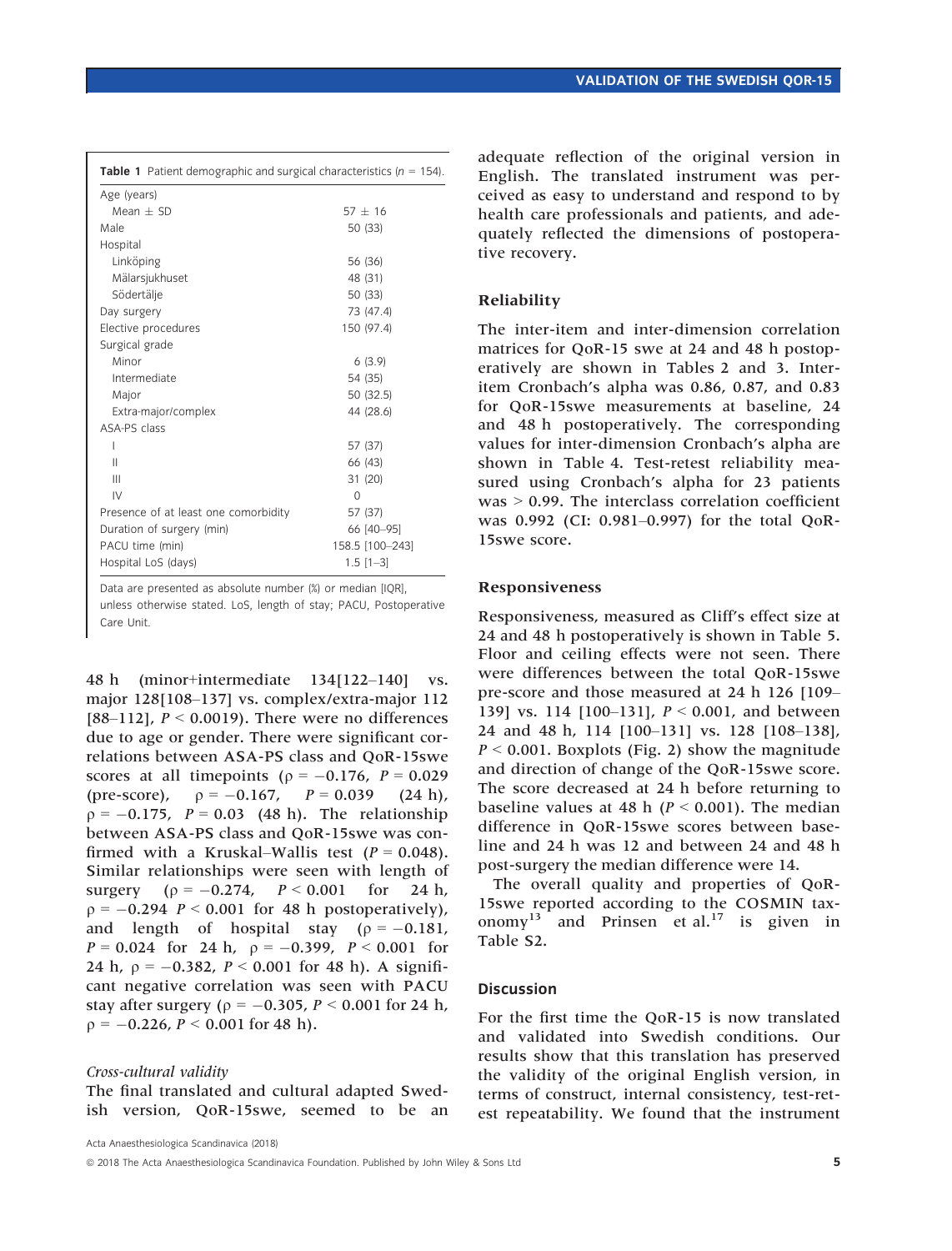| <b>QoR SCORE</b> | 24 h Total               | Q <sub>1</sub>           | Q <sub>2</sub>           | Q <sub>3</sub>           | Q4                       | Q <sub>5</sub> | Q <sub>6</sub>           | Q7                       | Q8                       | Q <sub>9</sub>           | Q10                      | Q11                      | Q12                      | Q13               | Q14                      | Q15                      |
|------------------|--------------------------|--------------------------|--------------------------|--------------------------|--------------------------|----------------|--------------------------|--------------------------|--------------------------|--------------------------|--------------------------|--------------------------|--------------------------|-------------------|--------------------------|--------------------------|
| Spearman's rho   |                          |                          |                          |                          |                          |                |                          |                          |                          |                          |                          |                          |                          |                   |                          |                          |
| 24 h Total       | $\overline{\phantom{0}}$ |                          |                          |                          |                          |                |                          |                          |                          |                          |                          |                          |                          |                   |                          |                          |
| O <sub>1</sub>   | 0.49                     | $\overline{\phantom{0}}$ |                          |                          |                          |                |                          |                          |                          |                          |                          |                          |                          |                   |                          |                          |
| Q <sub>2</sub>   | 0.66                     | 0.30                     | $\overline{\phantom{0}}$ |                          |                          |                |                          |                          |                          |                          |                          |                          |                          |                   |                          |                          |
| Q3               | 0.67                     | 0.19                     | 0.40                     | $\overline{\phantom{0}}$ |                          |                |                          |                          |                          |                          |                          |                          |                          |                   |                          |                          |
| Q4               | 0.69                     | 0.30                     | 0.36                     | 0.58                     | $\overline{\phantom{0}}$ |                |                          |                          |                          |                          |                          |                          |                          |                   |                          |                          |
| Q <sub>5</sub>   | 0.69                     | 0.42                     | 0.47                     | 0.40                     | 0.44                     |                |                          |                          |                          |                          |                          |                          |                          |                   |                          |                          |
| Q6               | 0.47                     | 0.31                     | 0.30                     | 0.27                     | 0.33                     | 0.54           | $\overline{\phantom{0}}$ |                          |                          |                          |                          |                          |                          |                   |                          |                          |
| Q7               | 0.28                     | 0.25                     | 0.15                     | 0.14                     | 0.19                     | 0.24           | 0.22                     | $\overline{\phantom{0}}$ |                          |                          |                          |                          |                          |                   |                          |                          |
| Q8               | 0.70                     | 0.26                     | 0.41                     | 0.43                     | 0.40                     | 0.54           | 0.26                     | 0.07                     | $\overline{\phantom{0}}$ |                          |                          |                          |                          |                   |                          |                          |
| O <sub>9</sub>   | 0.58                     | 0.43                     | 0.39                     | 0.23                     | 0.29                     | 0.45           | 0.40                     | 0.34                     | 0.38                     | $\overline{\phantom{0}}$ |                          |                          |                          |                   |                          |                          |
| Q10              | 0.68                     | 0.31                     | 0.43                     | 0.41                     | 0.37                     | 0.52           | 0.31                     | 0.21                     | 0.44                     | 0.57                     | $\overline{\phantom{0}}$ |                          |                          |                   |                          |                          |
| Q11              | 0.59                     | 0.24                     | 0.35                     | 0.34                     | 0.37                     | 0.28           | 0.29                     | 0.11                     | 0.38                     | 0.21                     | 0.29                     |                          |                          |                   |                          |                          |
| Q12              | 0.60                     | 0.35                     | 0.27                     | 0.32                     | 0.48                     | 0.37           | 0.27                     | 0.15                     | 0.36                     | 0.26                     | 0.29                     | 0.48                     |                          |                   |                          |                          |
| Q13              | 0.57                     | 0.23                     | 0.45                     | 0.39                     | 0.26                     | 0.38           | 0.22                     | $-0.02$                  | 0.40                     | 0.27                     | 0.26                     | 0.30                     | 0.34                     |                   |                          |                          |
| 014              | 0.48                     | 0.49                     | 0.25                     | 0.24                     | 0.29                     | 0.26           | 0.25                     | 0.20                     | 0.15                     | 0.50                     | 0.31                     | 0.25                     | 0.29                     | 0.184             | $\overline{\phantom{0}}$ |                          |
| 015              | 0.49                     | 0.33                     | 0.30                     | 0.31                     | 0.41                     | 0.29           | 0.31                     | 0.18                     | 0.11                     | 0.32                     | 0.36                     | 0.20                     | 0.28                     | 0.224             | 0.567                    | $\overline{\phantom{0}}$ |
| QoR SCORE        | 48 h Total               | Q1                       | Q <sub>2</sub>           | Q <sub>3</sub>           | Q4                       | Q <sub>5</sub> | Q <sub>6</sub>           | Q7                       | Q8                       | Q <sub>9</sub>           | Q10                      | Q11                      | Q12                      | Q13               | Q14                      | Q15                      |
| Spearman's rho   |                          |                          |                          |                          |                          |                |                          |                          |                          |                          |                          |                          |                          |                   |                          |                          |
| 48 h Total       | $\overline{\phantom{0}}$ |                          |                          |                          |                          |                |                          |                          |                          |                          |                          |                          |                          |                   |                          |                          |
| Q1               | 0.48                     |                          |                          |                          |                          |                |                          |                          |                          |                          |                          |                          |                          |                   |                          |                          |
| Q <sub>2</sub>   | 0.62                     | 0.41                     | $\overline{\phantom{0}}$ |                          |                          |                |                          |                          |                          |                          |                          |                          |                          |                   |                          |                          |
| Q3               | 0.61                     | 0.28                     | 0.44                     | $\overline{\phantom{0}}$ |                          |                |                          |                          |                          |                          |                          |                          |                          |                   |                          |                          |
| Q4               | 0.64                     | 0.37                     | 0.47                     | 0.62                     | $\overline{\phantom{0}}$ |                |                          |                          |                          |                          |                          |                          |                          |                   |                          |                          |
| Q5               | 0.45                     | 0.30                     | 0.24                     | 0.16                     | 0.22                     |                |                          |                          |                          |                          |                          |                          |                          |                   |                          |                          |
| Q6               | 0.40                     | 0.45                     | 0.35                     | 0.22                     | 0.36                     | 0.38           | $\overline{\phantom{0}}$ |                          |                          |                          |                          |                          |                          |                   |                          |                          |
| Q7               | 0.25                     | 0.13                     | 0.00                     | 0.01                     | 0.01                     | 0.06           | 0.15                     | $\overline{\phantom{0}}$ |                          |                          |                          |                          |                          |                   |                          |                          |
| Q8               | 0.68                     | 0.22                     | 0.38                     | 0.37                     | 0.36                     | 0.35           | 0.21                     | $-0.14$                  | $\overline{a}$           |                          |                          |                          |                          |                   |                          |                          |
| O <sub>9</sub>   | 0.55                     | 0.56                     | 0.42                     | 0.32                     | 0.44                     | 0.26           | 0.36                     | 0.12                     | 0.26                     | $\overline{\phantom{0}}$ |                          |                          |                          |                   |                          |                          |
| Q10              | 0.70                     | 0.41                     | 0.45                     | 0.44                     | 0.47                     | 0.27           | 0.21                     | 0.05                     | 0.43                     | 0.51                     | $\overline{\phantom{0}}$ |                          |                          |                   |                          |                          |
|                  |                          | 0.29                     | 0.36                     | 0.34                     | 0.34                     | 0.29           | 0.21                     | $-0.02$                  | 0.53                     | 0.22                     | 0.39                     | $\overline{\phantom{0}}$ |                          |                   |                          |                          |
| Q11              | 0.68                     |                          |                          |                          |                          |                |                          |                          |                          |                          |                          |                          |                          |                   |                          |                          |
| Q12              | 0.63                     | 0.37                     | 0.44                     | 0.27                     | 0.39                     | 0.37           | 0.32                     | $-0.07$                  | 0.49                     | 0.33                     | 0.38                     | 0.60                     | $\overline{\phantom{0}}$ |                   |                          |                          |
| Q13              | 0.052                    | 0.08                     | 0.44                     | 0.34                     | 0.27                     | 0.21           | 0.14                     | $-0.10$                  | 0.42                     | 0.13                     | 0.32                     | 0.33                     | 0.39                     | $\qquad \qquad -$ |                          |                          |
| Q14              | 0.47                     | 0.43                     | 0.29                     | 0.23                     | 0.31                     | 0.28           | 0.23                     | 0.07                     | 0.18                     | 0.59                     | 0.45                     | 0.23                     | 0.32                     | 0.13              |                          |                          |

QoR, quality of recovery; Q, question.

was moderately responsive 24 h postoperatively, but with a return to baseline at 48 h. This is consistent with the findings of Chazapis et al.<sup>19</sup> but indicates a lower degree of responsiveness when compared to the original instrument by Stark et al.<sup>4</sup>

Taken together, these findings speak for the robustness of the instrument which has now been validated in five different languages.

The feasibility was taken into consideration as recommended by Prinsen et al.<sup>17</sup> and in our study the feasibility was generally good for elective surgical patients. For emergency surgery, we believe that the feasibility was poor although it was not explicitly demonstrated, since only four patients participated in this study. We were often not aware of these patients until they were already on their way to the operating theater, and thus no baseline measurements were possible, making them ineligible for the study. This needs to be taken into consideration for future studies, as we believe that this situation is not unique to Sweden.

Construct validity was assessed by comparing QoR-15swe scores of patients having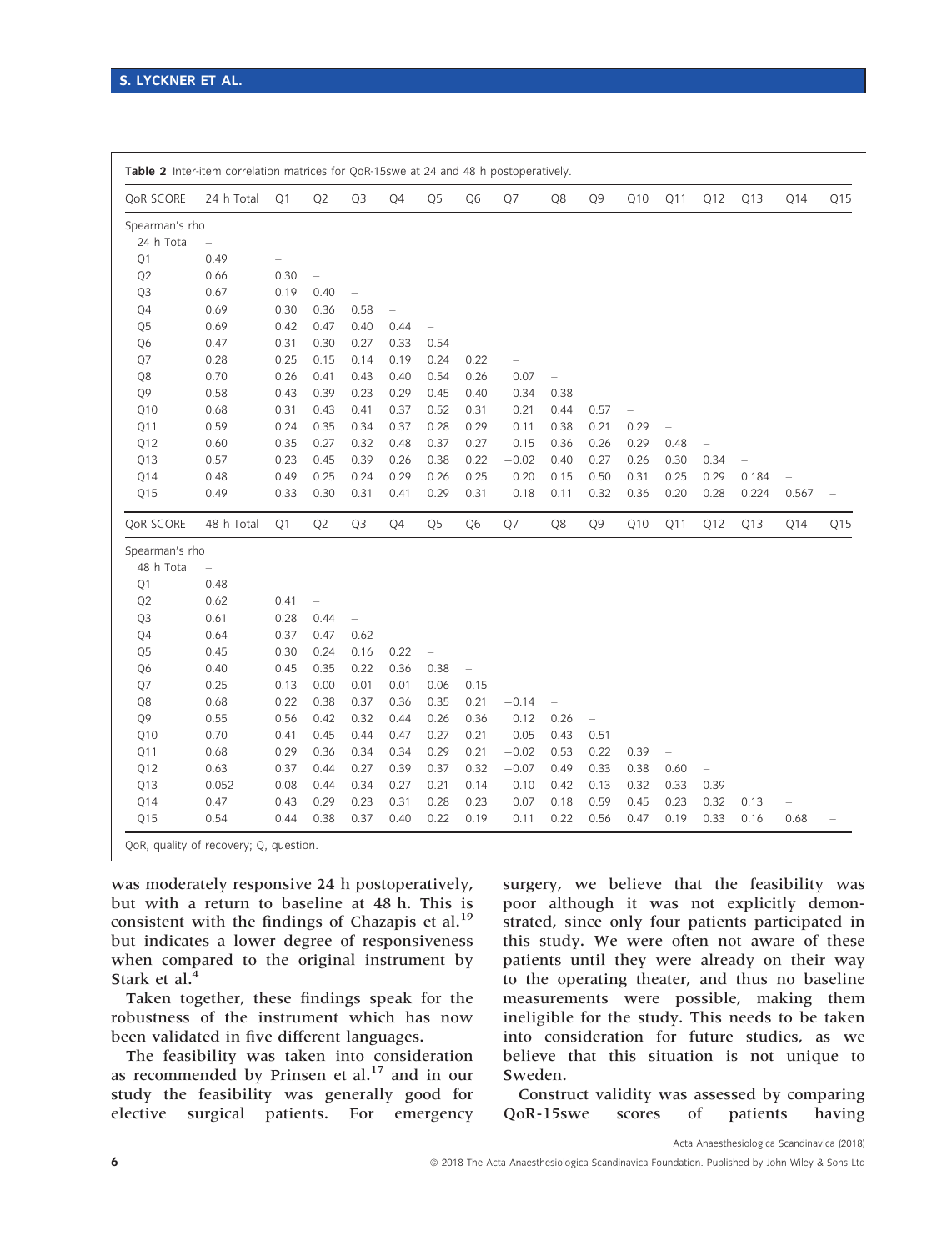Pre-24 h Pre-48 h 24-48 h

| and 48 h postoperatively ( $n = 154$ ). |                    |       |                   |              |             |  |  |
|-----------------------------------------|--------------------|-------|-------------------|--------------|-------------|--|--|
|                                         | Pain <sub>24</sub> | PhC24 | Ph <sub>124</sub> | <b>PsS24</b> | <b>ES24</b> |  |  |
| Spearman's rho                          |                    |       |                   |              |             |  |  |
| Pain 24                                 |                    |       |                   |              |             |  |  |
| Physical Comfort24                      | 0.550              |       |                   |              |             |  |  |
| Physical<br>Independence24              | 0.461              | 0.655 |                   |              |             |  |  |
| Psychological<br>Support24              | 0.278              | 0.284 | 0.341             |              |             |  |  |
| <b>Emotional State24</b>                | 0.392              | 0.562 | 0.504             | 0.329        |             |  |  |
|                                         | Pain48             | PhC48 | PhI48             | PsS48        | <b>ES48</b> |  |  |
| Spearman's rho                          |                    |       |                   |              |             |  |  |
| Pain 48                                 |                    |       |                   |              |             |  |  |
| Physical Comfort48                      | 0.528              |       |                   |              |             |  |  |
| Physical<br>Independence48              | 0.574              | 0.506 |                   |              |             |  |  |
| Psychological<br>Support48              | 0.006              | 0.061 | $-0.042$          |              |             |  |  |
| Emotional State48                       | 0.454              | 0.594 | 0.473             | 0.136        |             |  |  |

QoR, quality of recovery; PhC, physical comfort; PhI, physical indepencence; PsS, psychological support; ES, emotional state.

|                  | <b>Table 4</b> Inter-dimension Cronbach's alfa at baseline. 24 and 48 h |  |  |  |  |
|------------------|-------------------------------------------------------------------------|--|--|--|--|
| postoperatively. |                                                                         |  |  |  |  |

| Test                   | Cronbach's alfa |
|------------------------|-----------------|
| 15 items, baseline     | 0.860           |
| 15 items, 24 h         | 0.869           |
| 15 items, 48 h         | 0.830           |
| 5 dimensions, baseline | 0.759           |
| 5 dimensions, 24 h     | 0.777           |
| 5 dimensions, 48 h     | 0.707           |

minor+intermediate vs. major vs. extra-major/ complex surgery where scores for the latter were significantly lower.<sup>20</sup> QoR-15swe scores were significantly correlated with a longer duration of surgery and longer PACU stay, all consistent with previous known factors affecting postoperative recovery.<sup>1,4,19</sup> As for the original instrument and its subsequent validations, we also found a high internal consistency with Cronbach's alpha values ranging from 0.70 to 0.87, indicating good reliability. Interestingly Cronbach's alpha was highest for measurements made 24 h postoperatively and lowest for

Breathing 0.03 0.16 0.12 Food  $-0.21$ <br>Rest  $-0.19$ 0.21 0.02 0.24 Rest – 0.19 0.16 0.34 Sleep – –

| Sleep              | $-0.14$ | 0.18    | 0.29    |
|--------------------|---------|---------|---------|
| Hygiene            | $-0.27$ | $-0.14$ | 0.14    |
| Communication      | $-0.13$ | $-0.05$ | 0.08    |
| Support            | 0.11    | $-0.06$ | $-0.18$ |
| Return to work     | $-0.48$ | $-0.41$ | 0.09    |
| Feeling in control | $-0.09$ | 0.06    | 0.15    |
| Well-being         | $-0.17$ | $-0.02$ | 0.16    |
| Moderate pain      | $-0.27$ | $-0.17$ | 0.13    |
| Severe pain        | $-0.11$ | $-0.03$ | 0.10    |
| Nausea vomiting    | $-0.17$ | $-0.02$ | 0.16    |
| Anxiety            | 0.21    | 0.34    | 0.13    |
| Depressed          | 0.12    | 0.17    | 0.05    |
| OoRScore           | $-0.23$ | $-0.01$ | 0.23    |

Table 5 Responsiveness of OoR-15swe at 24 and 48 h postoperatively measured using Cliff's effect size  $(n = 154)$ .

QoR, quality of recovery; Pre, pre-surgery.



Fig. 2. Boxplots show the magnitude and direction of change of the QoR-15swe score ( $n = 154$ ). The score decreased at 24 h before returning to baseline values at 48 h ( $P < 0.001$ ). QoR = quality of recovery. Pre-score = scoring before surgery. Post-score 24 h and Post-score 48 h = scoring after surgery at 24 and 48 h, respectively.

measurements at 48 h. This suggests that the instrument may be more reliable for measuring recovery at an early stage post-surgery and requires further investigation in different populations (e.g. day surgery vs. emergency surgery vs. major procedures). Our sample size was not

© 2018 The Acta Anaesthesiologica Scandinavica Foundation. Published by John Wiley & Sons Ltd 7 7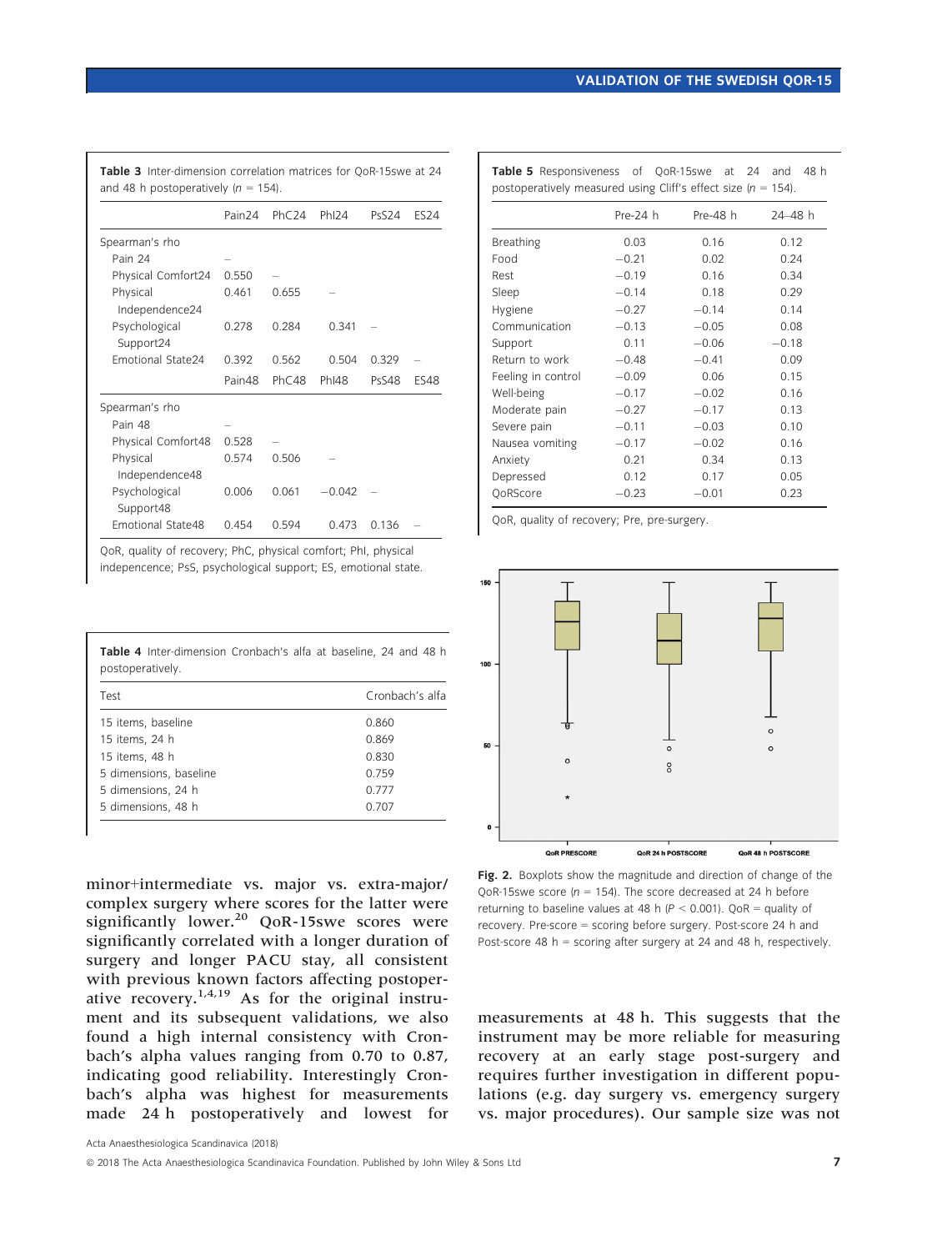powered to investigate such associations. These results are however slightly discrepant with the findings of Chazapis et.al<sup>19</sup> who found no differences in interdimension correlation at 24 and 48 h. However, even a value of 0.70 may be considered acceptable for scales such as QoR15 that are designed to be used as quick, easy to implement and clinically feasible, and as part of other assessments of perioperative care. We can only speculate as to why our results were slightly different from Chazapis et al.<sup>19</sup> One possible explanation may be that the underlying populations were different from Chazapis et al. $^{19}$  where only day surgical patients were enrolled.

Item seven (support from hospital staff) also showed poor inter-item correlations, which is consistent with previous findings. $4,19$  We also note that this item became more negative at 48 h postoperatively, which may reflect a perceived lack of support, follow-up or information by patients. Furthermore, there are two possible interpretations of the Swedish translation of item seven: actual support received and perceived support needed by patients. This raises the question of whether the wording of the Swedish version requires revision. However, even the original English item seven is open to interpretation and we note poor inter-item and inter-dimension correlations in previous studies. $4,19$ 

Test-retest reliability was excellent, in line with previous studies. $4,9$ 

The responsiveness of QoR-15swe was assessed using Cliff's effect size. We chose this statistic over Cohen's effect size since we believe that the scales used in this questionnaire have ordinal, but not continuous properties. The Cohen's effect size was 1.35 at 24 h postoperatively in the original paper by Stark et  $al<sup>4</sup>$  and 0.31 and 0.30 at 24 and 48 h respectively by Chazapis et al.<sup>19</sup> In comparison, our study demonstrated a Cliff's effect size of  $-0.23$  at 24 h and -0.01 at 48 h postoperatively. This translates to only moderate responsiveness at 24 h and poor responsiveness at 48 h which is not consistent with the original paper by Stark et al<sup>4</sup> as well as the Danish translation<sup>9</sup>, but in line with the findings of Chazapis. $18,19$  One possible explanation could be that recovery occurred much faster in our population, and that

QoR-15 scoring should have been made at an earlier stage. This is also reflected by the significant difference between QoR-15swe scores at baseline and 24 h, but not between baseline and 48 h. The median difference in QoR-15swe scores between baseline and 24 h were 12, and between 24 and 48 h post-surgery the median difference were 14, which indicates a clinically meaningful change as defined by Myles et al.<sup>18</sup> The differences between the responsiveness detected in this study compared to  $Stark<sup>4</sup>$  and Chazapis<sup>19</sup> may also be related to a difference in study populations where the latter included only day-case surgeries and hence lower severity of surgical trauma and differences in the provision of postoperative care. There was considerable variability between the 15 items, with most responsive items being the ability to return to work or usual home activities (item eight), and the ability to look after personal hygiene (item five). This is also consistent with the results of previous findings.  $4,9,19$ 

In summary, we found the Swedish version of QoR-15 easy to administer with minimal training, with good feasibility in elective surgical patients. Its psychometric characteristics were good, although responsiveness was less than expected compared to the original version of the instrument. As in one previous study,  $19$  we noted differences in quality of recovery depending on the time of postoperative sampling, and hypothesize that this may be related to different surgical populations, surgical urgency and surgical complexity. A return to baseline values at 48 h postoperatively suggests that multiple testing would be useful to follow the trajectories of recovery in different populations. Two relevant areas of future investigation are the relationships between quality of recovery and postoperative complications as well as health-related quality of life.

# Limitations

This study has several important limitations. For logistical and staffing reasons, only patients admitted to PACU between 0700 and 1700 on weekdays were considered for the study. Although we attempted to mitigate this by allocating 10 random days within the inclusion period for data collection at each hospital the

Acta Anaesthesiologica Scandinavica (2018)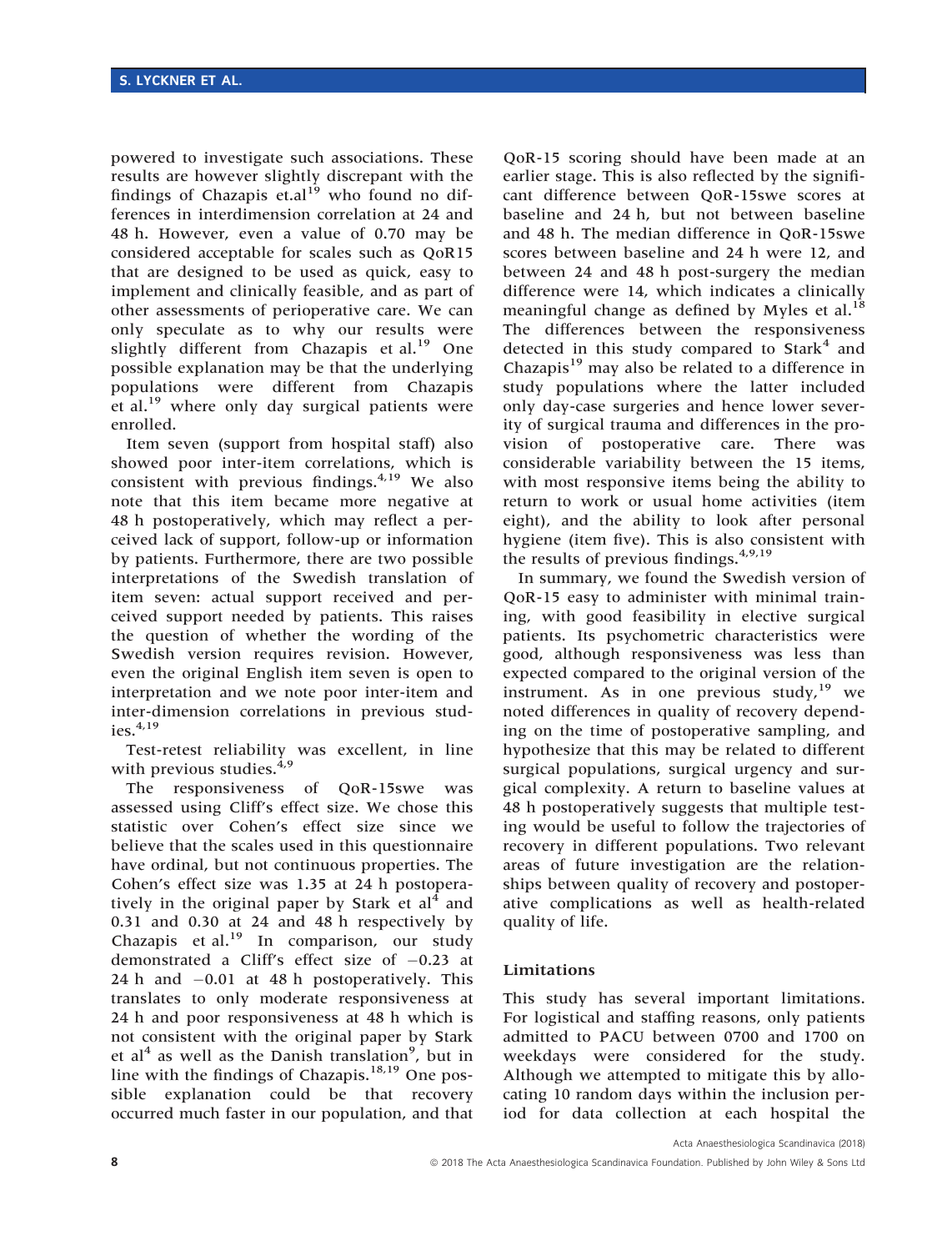possibility of selection bias remains. Secondly, we found that the vast majority of patients underwent elective procedures. However, this was not due to purposeful exclusion of acute and emergency cases, rather, the latter patients were excluded due to the lack of preoperative QoR measurements since study nurses at the PACU were often not informed of these patients preoperatively. We consider this to be a significant general limitation regarding the feasibility of the QoR-15 instrument.

Although we endeavoured to evaluate QoR-15swe according to the COSMIN taxonomy<sup>13</sup> there were several components of validity that were not included in our study. These were content validity with face validity and criterion validity. Face validity was not assessed because it was already a face-validated instrument in use and we only wanted to translate and test in a different cultural setting. Criterion validity was not assessed because we could not identify a gold standard for comparison. The gold standard would be the QoR-40 which has not been translated to Swedish and is directly related instrument, making comparison inappropriate. Another important limitation is that we only evaluated 24 patients for test-retest reliability, which is arguably a small sample size. However, the small variation in the response suggests that sample was adequate. The retest was conducted after 30–60 min, and although we are aware of the risk of recall bias, this short timeframe was chosen to avoid a change in patients' recovery status.

## Conclusion

We have translated and culturally adapted the QoR-15 into Swedish.

The score demonstrated acceptable validity, reliability and responsiveness. The QoR-15swe is a clinically acceptable and feasible outcome measure after surgery in a Swedish population.

## Acknowledgements

The authors would like to thank research nurses Lena Sundin and Gunilla Gagnö, Department of Anesthesia and Intensive Care, University Hospital, Linköping, Sweden. We are grateful to Hans-G Eriksson, Centre of

Research and Development, Sörmland County Council, Sweden, for statistical advice and calculations.

## References

- 1. Nyckeltal 2016 OpAnIVA SHNAa. Nysamrapport. [www document]. Available at: [http://www.nysa](http://www.nysam.com/report/form) [m.com/report/form](http://www.nysam.com/report/form) (accessed 1 October 2017)
- 2. Allvin R, Berg K, Idvall E, Nilsson U. Postoperative recovery: a concept analysis. J Adv Nurs 2007; 57: 552–8.
- 3. Gornall BF, Myles PS, Smith CL, Burke JA, Leslie K, Pereira MJ, Bost JE, Kluivers KB, Nilsson UG, Tanaka Y, Forbes A. Measurement of quality of recovery using the QoR40: a quantitative systematic review. Br J Anaesth 2013; 111: 161–9.
- 4. Stark PA, Myles PS, Burke JA. Development and psychometric evaluation of a postoperative quality of recovery score: the QoR-15. Anesthesiology 2013; 118: 1332–40.
- 5. Myles PS, Hunt JO, Nightingale CE, Fletcher H, Beh T, Tanil D, Nagy A, Rubinstein A, Ponsford JL. Development and psychometric testing of a quality of recovery score after general anesthesia and surgery in adults. Anesth Analg 1999; 88: 83–90.
- 6. Royse CF, Newman S, Chung F, Stygall J, McKay RE, Boldt J, Servin FS, Hurtado I, Hannallah R, Yu B, Wilkinson DJ. Development and feasibility of a scale to assess postoperative recovery: the postoperative quality recovery scale. Anesthesiology 2010; 113: 892–905.
- 7. Karaman S, Arici S, Dogru S, Karaman T, Tapar H, Kaya Z, Suren M, Gurler Balta M. Validation of the Turkish version of the Quality of Recovery-40 questionnaire. Health Qual Life Outcomes 2014; 12: 8.
- 8. Tanaka Y, Wakita T, Fukuhara S, Nishiwada M, Inoue S, Kawaguchi M, Furuya H. Validation of the Japanese version of the quality of recovery score QoR-40. J Anesth 2011; 25: 509–15.
- 9. Kleif J, Edwards HM, Sort R, Vilandt J, Gogenur I. Translation and validation of the Danish version of the postoperative quality of recovery score QoR-15. Acta Anaesthesiol Scand 2015; 59: 912–20.
- 10. Bu XS, Zhang J, Zuo YX. Validation of the Chinese version of the quality of recovery-15 score and its comparison with the post-operative quality recovery scale. Patient 2016; 9: 251–9.
- 11. Sa AC, Sousa G, Santos A, Santos C, Abelha FJ. Quality of recovery after anesthesia: validation of the portuguese version of the 'quality of recovery 15' questionnaire. Acta Med Port 2015; 28: 567–74.

Acta Anaesthesiologica Scandinavica (2018)

<sup>&</sup>lt;sup>©</sup> 2018 The Acta Anaesthesiologica Scandinavica Foundation. Published by John Wiley & Sons Ltd 9 **9**